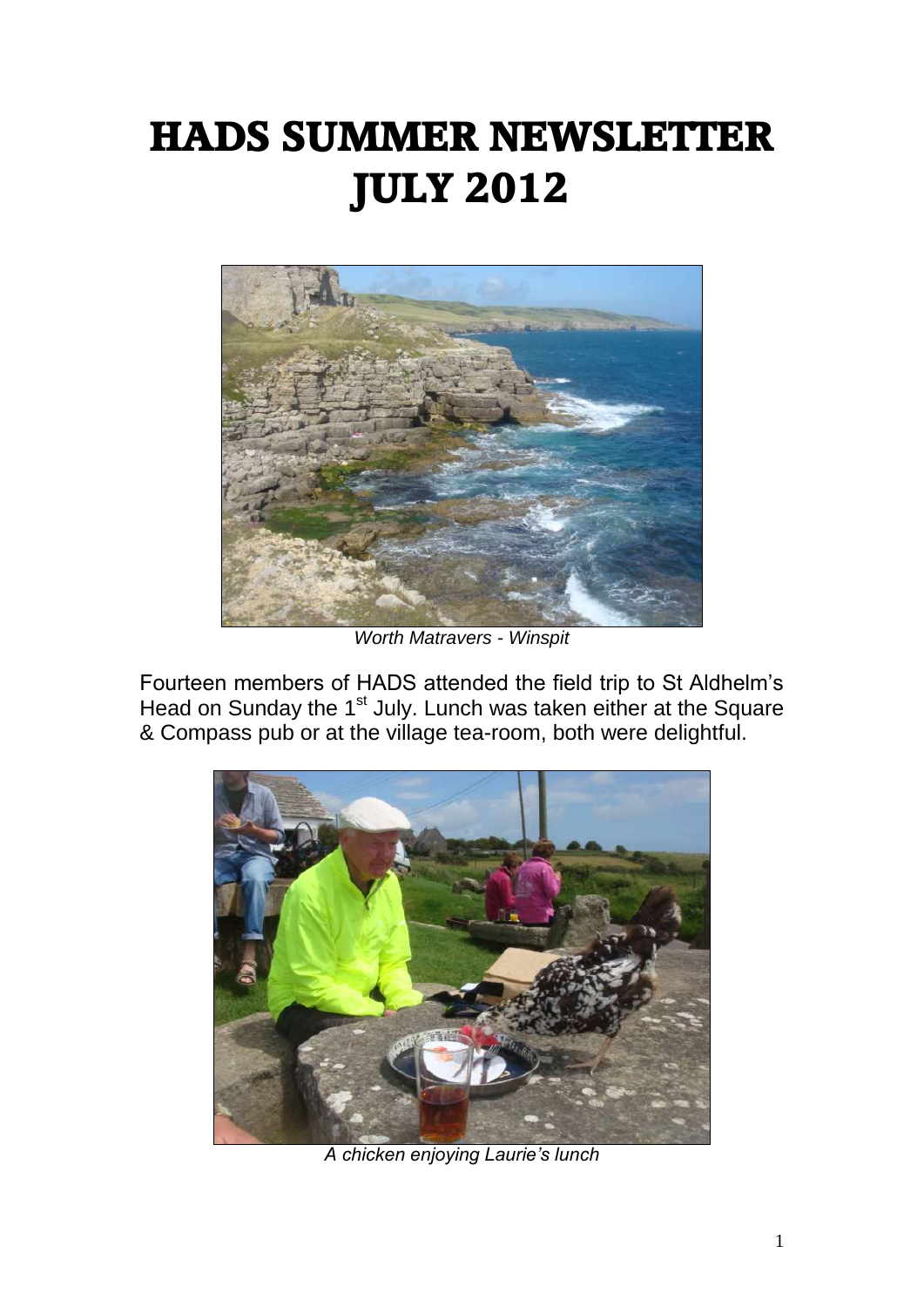We then walked to St Aldhelm's Head and dowsed the site of a pre-Christian enclosure on which a chapel was placed. We were able to locate the ditch and bank of the enclosure and find the many energy lines passing both through the enclosure and the chapel.





*St Aldhelm's Chapel*



*Fiona & Sally dowsing an energy line*



*Fiona inside the chapel*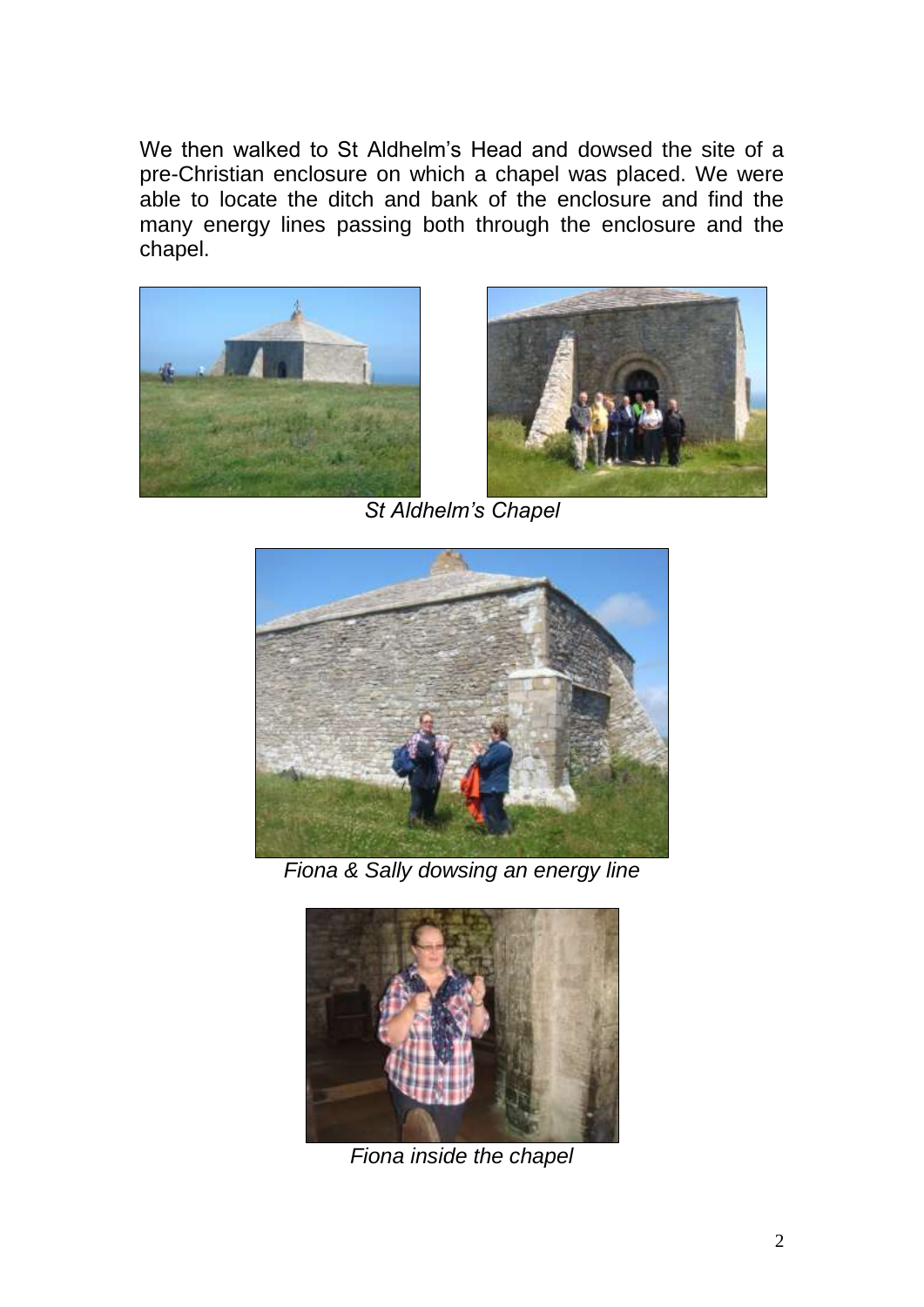

*Jerry, on the look-out*

After exploring the headland sites our party split up, some walking back along the track whilst others took the coastal footpath to Winspit and then climbed back up to Worth Matravers to have a cup of tea or a pint in the pub where we were treated to a concert by ukulele players!!



*A long walk home!*

It was good to meet up again, for some it was the first time we had seen each other since Cumbria….the main difference was that our Dorset trip was DRY!!!!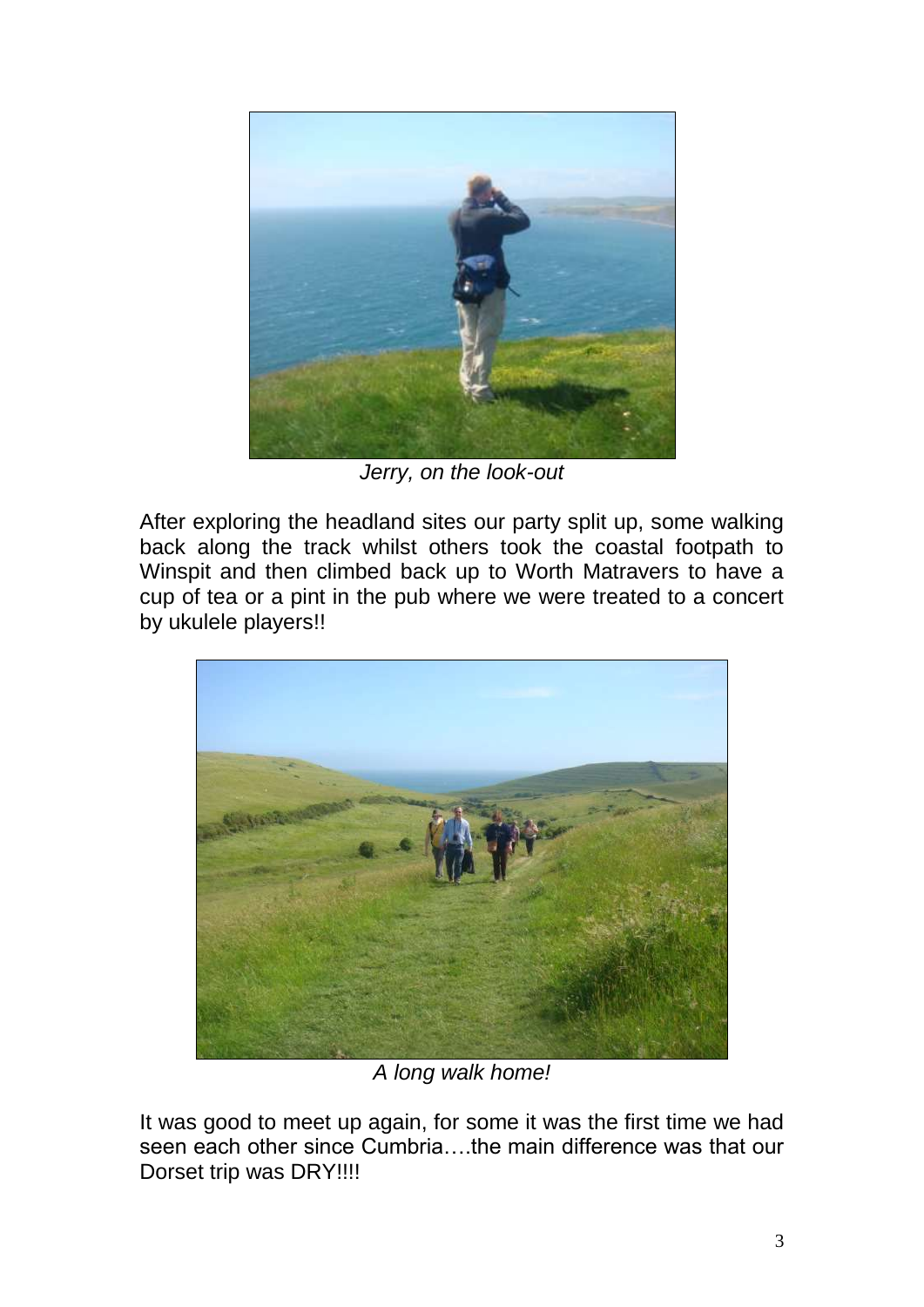## **SUMMER PROGRAMME**

I am very pleased to announce that we now have a full and exciting summer dowsing programme and I do hope that as many of you as possible can attend the events.

We are meeting next Thursday  $12<sup>th</sup>$  July for the continuing survey at Wickham. We shall meet outside The King's Head, Wickham Square at 10.00 am.

## Sunday 22<sup>nd</sup> July

To celebrate the Festival of Archaeology we are planning a trip to Hengistbury Head, a multi-phased archaeological site overlooking Christchurch Harbour. The site contains Palaeolithic, Mesolithic, Neolithic, Bronze Age, Iron Age and Roman remains. It is truly a magnificent site to visit.

The parking at Mudeford Quay is expensive (£5.40 for four hours), so we shall be meeting at the Sir John Barleycorn pub at Cadnam at 9.30 am and car-share from there. The ferry from Mudeford Quay is £1.30 each way. There are cafes at Hengistbury Head for lunch.

Thursday 26<sup>th</sup> July

Further research at Wickham. Meet outside the King's Head, Wickham Square at 1pm.

 $28^{th}$  July – August 12<sup>th</sup>

WARG's BIG DIG at St Elizabeth's College, Winchester Open day (everyone welcome) August 5<sup>th</sup>.

10<sup>th</sup> – 12<sup>th</sup> August

Archaeology Dowsing Group survey at Wisbech.

### <u>Wednesday 15<sup>th</sup> August</u>

In search of the Belinus Line: meet at Titchfield Church at 7pm to trace the line down to Titchfield Haven.

## Saturday 18<sup>th</sup> August – Sunday 19<sup>th</sup> August

HADS Training Weekend at St Cross, Winchester: all are welcome to attend this event from the most novice dowser to the more